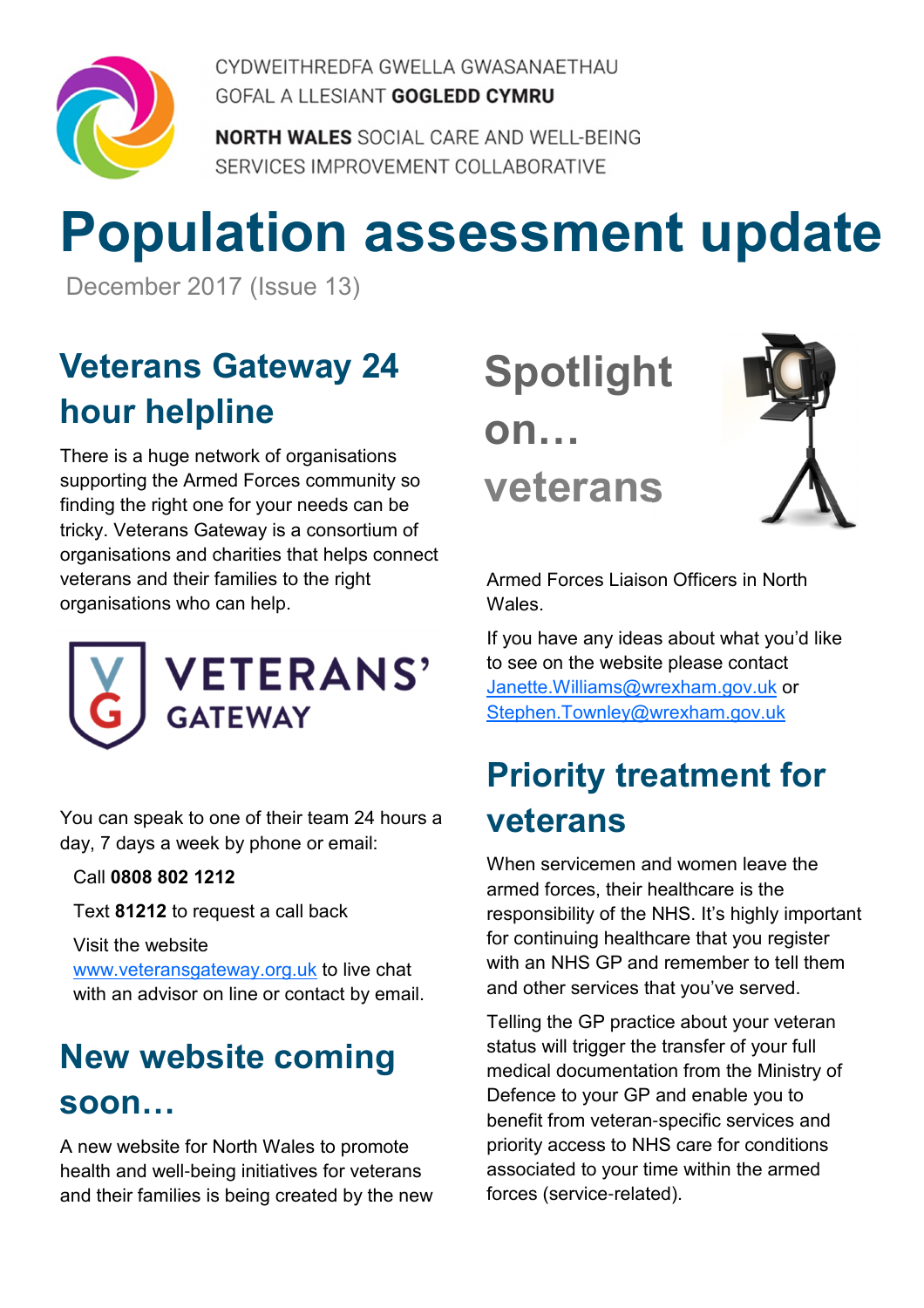## **What we found out**

- A veteran is someone who has served in HM Armed Forces for at least one day. This includes people who have services in the Reserve/Auxiliary Forces.
- There are an estimated 51,000 veterans living in North Wales, around 9% of the population over 16.
- The number of veterans is predicted to decline over future years to around 22,000 by 2030.
- The majority of veterans are aged 65 and over so in future a greater proportion of the veteran population will be made up of younger people with a more diverse background.
- Around one in five veterans have longterm illness related to military services, such as musculoskeletal problems, hearing problems and mental health needs.
- For more information see the veterans chapter in the population assessment and the detailed needs assessment about veterans that informed it here: http:// www.wales.nhs.uk/sitesplus/888/ page/74140





|                    | Estimated number of veterans in each county |                                               |
|--------------------|---------------------------------------------|-----------------------------------------------|
|                    | <b>Estimated number of</b><br>veterans      | <b>Percentage of</b><br>veteran<br>population |
| Anglesey           | 5,470                                       | 11                                            |
| Gwynedd            | 9,010                                       | 18                                            |
| Conwy              | 9,780                                       | 19                                            |
| Denbighshire       | 7,240                                       | 14                                            |
| <b>Flintshire</b>  | 10,440                                      | 21                                            |
| Wrexham            | 8,970                                       | 18                                            |
| <b>North Wales</b> | 50,910                                      | 100                                           |

#### **What are people telling us?**

We carried out a focus group with veterans to inform the population assessment which identified the following issues.

- Need better communication and sharing of information between the military and statutory/public services.
- When planning discharge from hospital for injured veterans their needs to be a resettlement multi-disciplinary team in place.
- Greater targeted awareness of what is available to veterans including a website which contains everything a veteran might need for transition.
- The idea of an 'investors in people' type of accreditation for staff.
- Develop a 'military friendly' type of scheme for premises, maybe linked to where champions are based.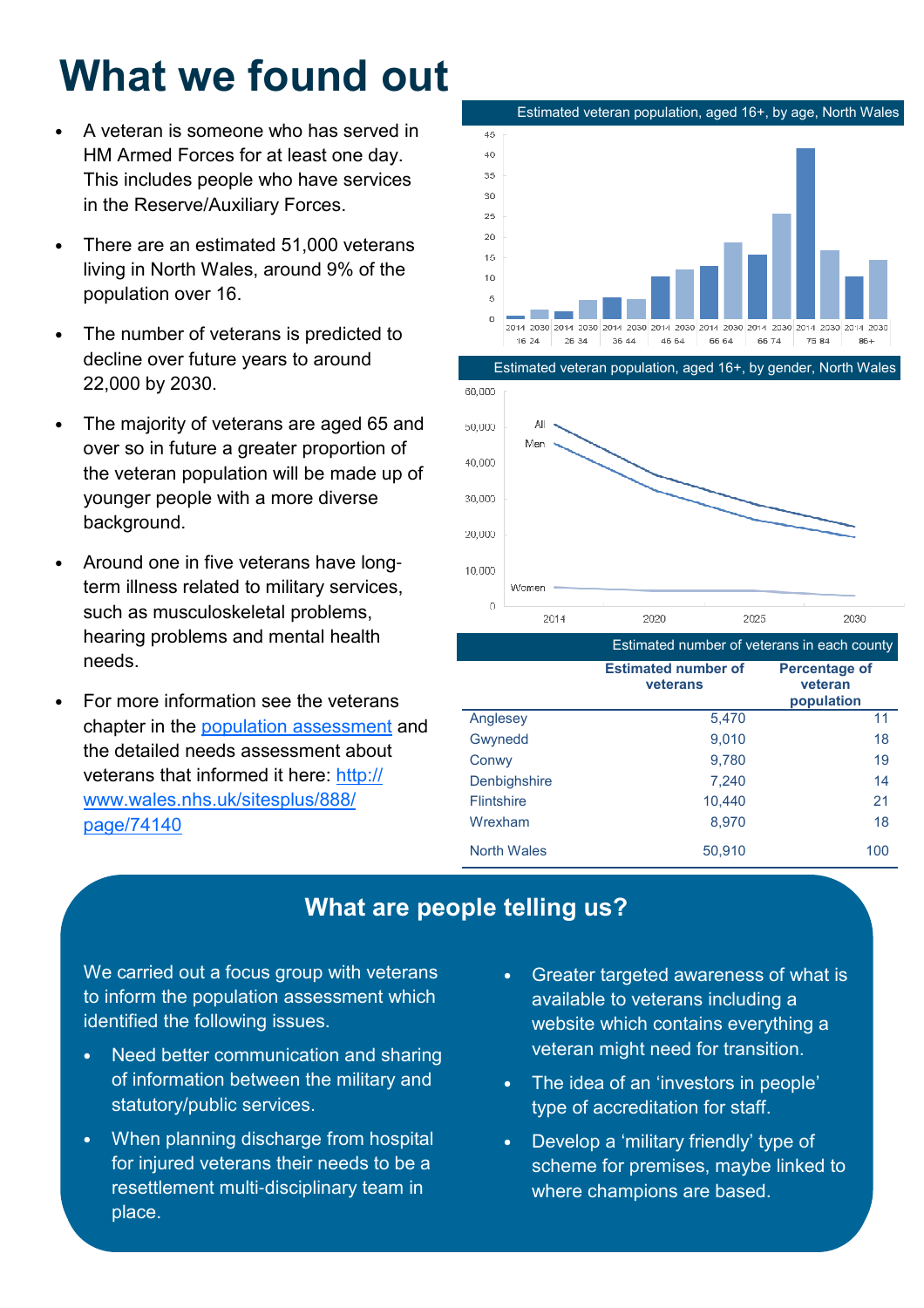## **What we think should happen**

- Make sure the needs of veterans are met in social care; health and well-being; housing; education; skills and employment.
- Improve support for veterans, serving military personnel and their families across North Wales.
- Improve information and research about veterans, their use of services and the information available to them.
- Consider the needs of veterans as a priority group in strategic and service planning.



• Raise awareness of commitments and responsibilities under the community covenants.

#### **Local authority community covenants**

All six North Wales councils have signed an Armed Forces Community Covenant which pledges to support in-service and ex-service personnel and their families in four key areas: education; skills and employment; housing; and, health and well-being.

#### **North Wales Armed Forces Forum**

The forum was established in 2012 to support veterans, serving military personnel and their families in North Wales. It brings together representatives from the health board, Public Health Wales, local authorities, Armed Forces, North Wales Police, Welsh Government, education, employment and third sector/voluntary organisations. It aims to:

- make sure the needs of the Armed Forces community are identified, kept under review and are fully reflected in local plans for service provision and development;
- develop and maintain a local directory of services that assist members of the Armed Forces Community;
- share information about services and issues which may impact on veterans and their families in North Wales;
- share innovation and best practice across all stakeholders
- monitor and review the effectiveness of the priority treatment arrangements within health board services
- provide a strategic focus for the six county forums in North Wales
- support the North Wales local authority community covenants